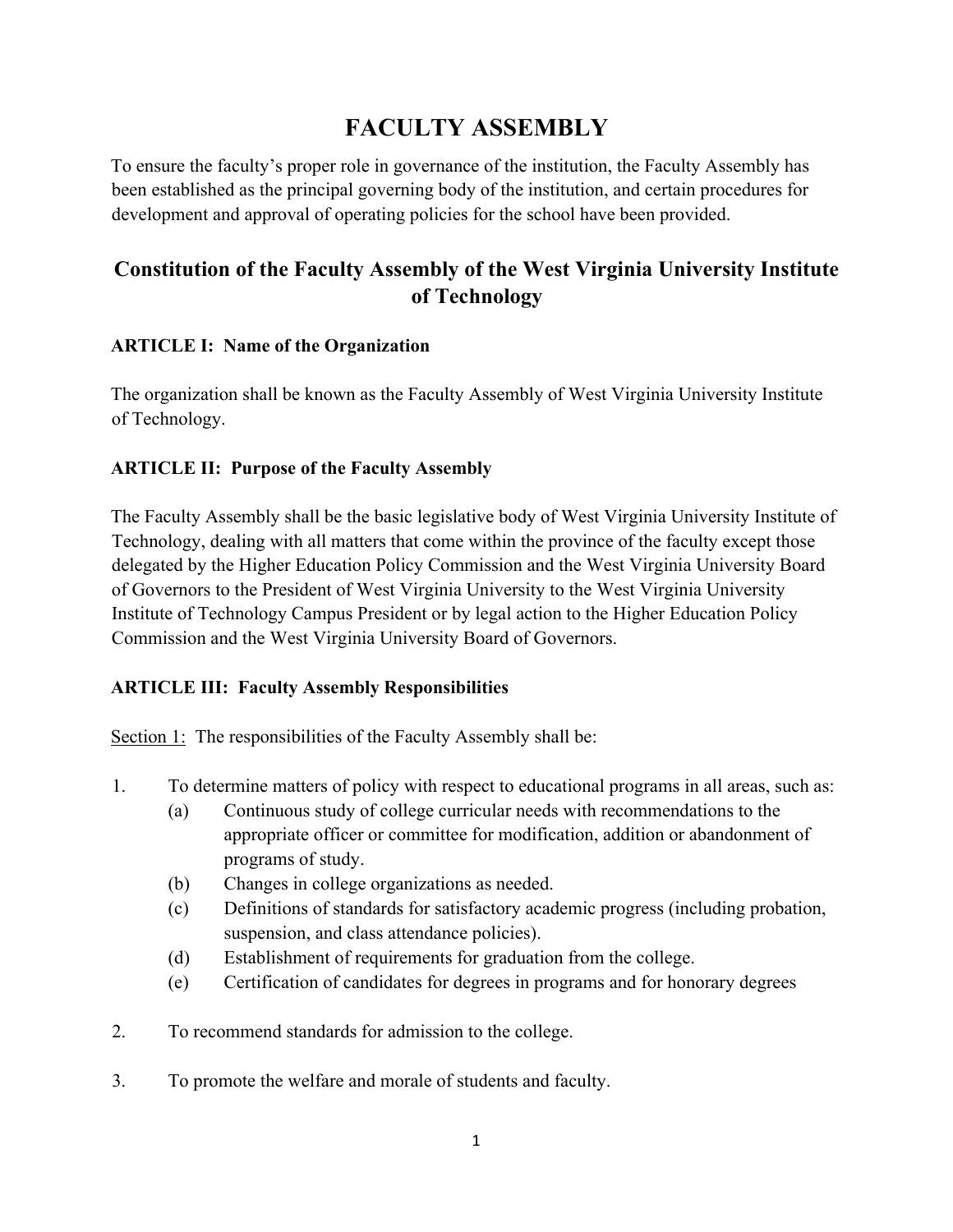- 4. To promote academic freedom and professional responsibility.
- 5. To establish procedures governing dismissal of a faculty member and to establish means for reviewing cases of dismissal.
- 6. To establish appropriate committees for effective administration of the functions of the Faculty Assembly, to define committee duties, and to provide for their membership and organization.
- 7. To recommend policy regarding qualifications for faculty employment, rank, tenure, leave, and salary increments.
- 8. To coordinate and facilitate the interaction between West Virginia University Institute of Technology Faculty Assembly and the West Virginia University faculty governance system.

Section 2: Any decision by the Faculty Assembly or a duly constituted committee, when passed and recorded in accordance with the provisions of this constitution, shall be deemed an official action on behalf of West Virginia University Institute of Technology when submitted to and approved by the Campus President. If any action by the Faculty Assembly or a duly established faculty committee is overruled by the Campus President, he/she shall give written notice of his/her decision and objections to the Faculty Assembly and the appropriate committee within 30 days of having received written notice of action by the Faculty Assembly or duly established faculty committee. If the Campus President takes no action within the prescribed 30 days, the committee decision becomes policy of West Virginia Institute of Technology.

Section 3: Any action by the Faculty Assembly must be in harmony with the public law of the State of West Virginia and with the policies established by the Higher Education Policy Commission and the West Virginia University Board of Governors.

Section 4: The Faculty Assembly Council shall be responsible for obtaining and making available to the Faculty Assembly any information from the Campus President regarding all actions by the governing board which affect the education policies of West Virginia University Institute of Technology.

# **ARTICLE IV: Membership in the Faculty Assembly**

Section 1: Members of the Faculty Assembly shall be full-time faculty (defined as any faculty member in the West Virginia University system who is assigned to a full-time faculty position on the West Virginia University Institute of Technology campus)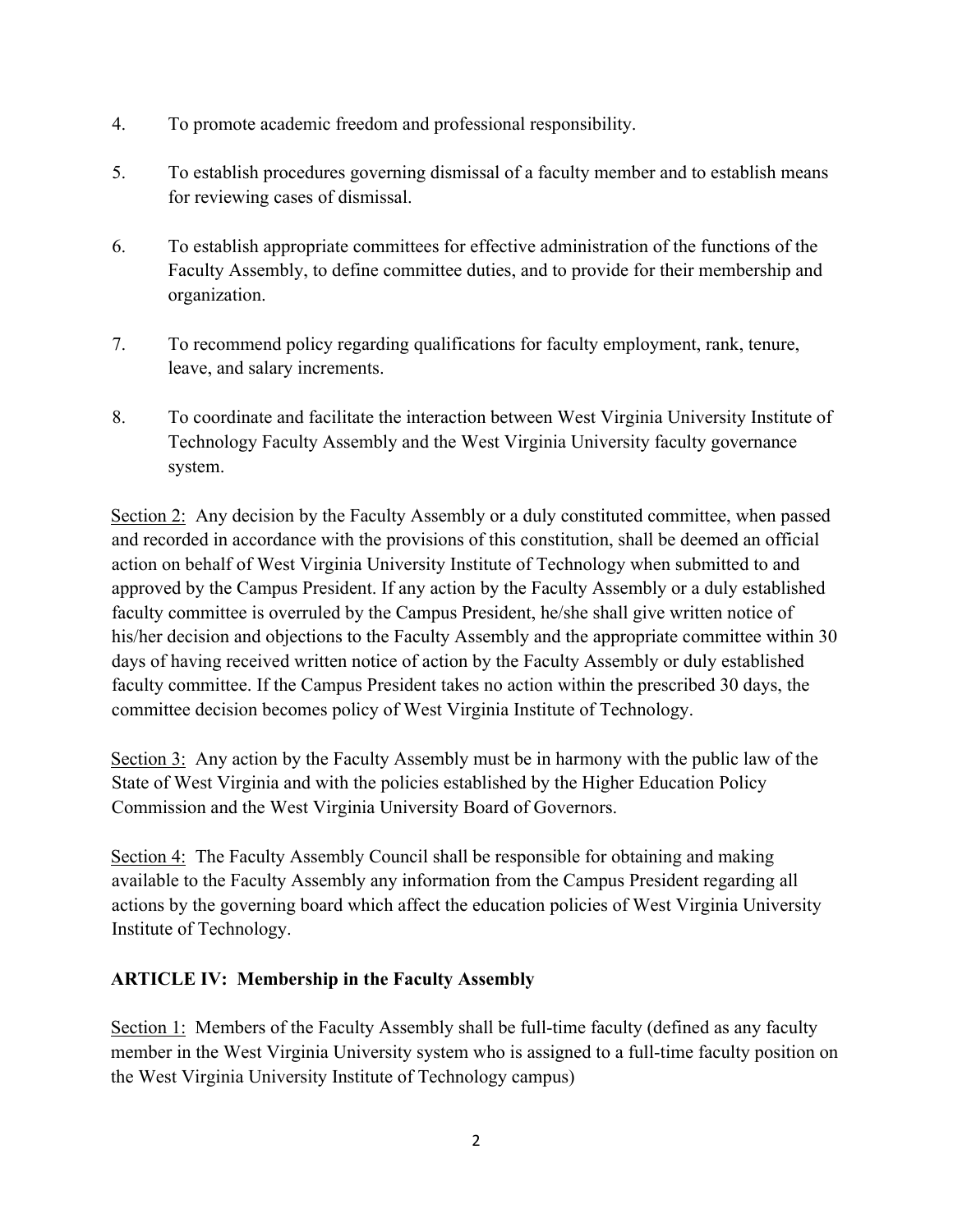Section 2: Part-time teaching faculty and members of the administration may attend meetings of the Faculty Assembly only as observers. They will have no vote and may not participate in discussions unless invited to do so by the Presiding Officer of the Faculty Assembly.

Section 3: When the status of any faculty member is in doubt, the designation as full-time or part-time faculty shall be resolved by the academic Deans.

Section 4: A list of all members shall be prepared by the Faculty Assembly Chair and distributed at the first meeting of the academic year. Additions or corrections shall be noted and recorded at subsequent meetings as changes occur.

## **ARTICLE V: Officers of the Faculty Assembly**

Section 1: The officers of the Faculty Assembly shall include a Chair, Chair-elect, and a Secretary.

Section 2: The election of officers shall be carried out as follows:

- (a) Not later than March 15 of each year, the Chair of the Faculty Assembly shall appoint a Nominating Committee and an Elections Committee.
- (b) During the April meeting of the Faculty Assembly, the Nominating Committee shall submit the names of two candidates for each office. At this meeting the Chair of the Faculty Assembly shall call for nominations from the floor.
- (c) The Elections Committee shall prepare a ballot listing all nominees. The ballots shall be distributed to all voting members of the Faculty Assembly not later than April 20. To be counted, ballots must be completed and returned to the Elections Committee by April 30 [*This subsection amended to permit electronic voting, March 2021*].

Section 3: To be eligible for nomination and election, a candidate must have been a voting member of the Faculty Assembly for at least three academic semesters prior to the election.

Section 4: Officers of the Faculty Assembly shall assume their duties on June 1 and serve through the following May 31.

 Section 5: The Chair of the Faculty Assembly may be elected to multiple terms as Faculty Assembly Chair, but none of these terms may be consecutive.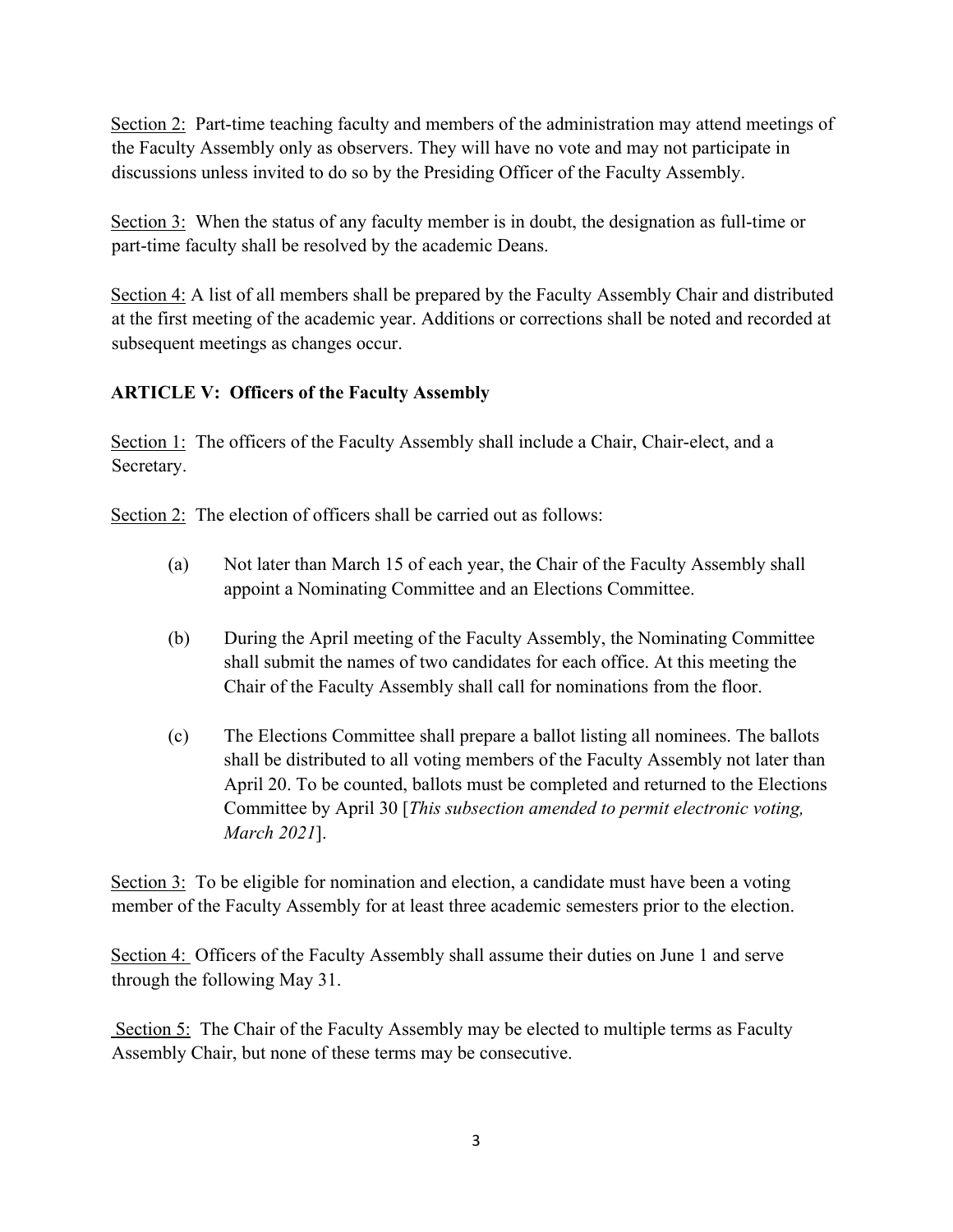Section 6: When a vacancy in the Chair occurs, the Chair-elect shall immediately succeed to that office. Vacancies in other offices shall be filled by election at the next regular meeting; nominations shall be from the floor.

# **ARTICLE VI: Duties of the Officers**

Section 1: The Chair shall preside at all meetings of the Faculty Assembly and its Faculty Assembly Council. Whenever appropriate, he/she shall represent the Faculty Assembly at college functions and shall perform such other duties as are normally the responsibility of a presiding officer.

Section 2: The Chair-elect shall serve as assistant to the Chair and preside at all meetings in the absence of the Chair.

Section 3: The Secretary shall maintain minutes of all Faculty Assembly meetings and distribute them to all members. The Secretary shall be responsible for the official correspondence of the Faculty Assembly.

# **ARTICLE VII: Meetings of the Faculty Assembly**

Section 1: Meetings shall normally be held at 1:00 PM on the first Thursday of each month, unless the Campus is in recess or in summer session(s).

Section 2: Regular meetings may be called by the presiding officer or the Faculty Assembly Council at 1:00 PM on any other Tuesday or Thursday when the Campus is not in recess, with at least one week written notice to all members of time, place and agenda of the called regular meeting.

Section 3: Special meetings may be called by the presiding officer, or upon request of the Campus President, or by written petition of one-fifth of the voting membership. Business restricted to regular meetings may not be conducted at special meetings.

Section 4: At least 24 hours prior to each meeting, the presiding officer shall notify all members in writing of the time, place, and purposes of the meeting. Items not listed on the agenda may not be acted upon except as permitted under Robert's Rules of Order.

# **ARTICLE VIII: Quorum and Procedures for Faculty Assembly Meetings**

Section 1: Twenty-five percent of the membership, excluding those on leave of absence, shall constitute a quorum during the regular academic year.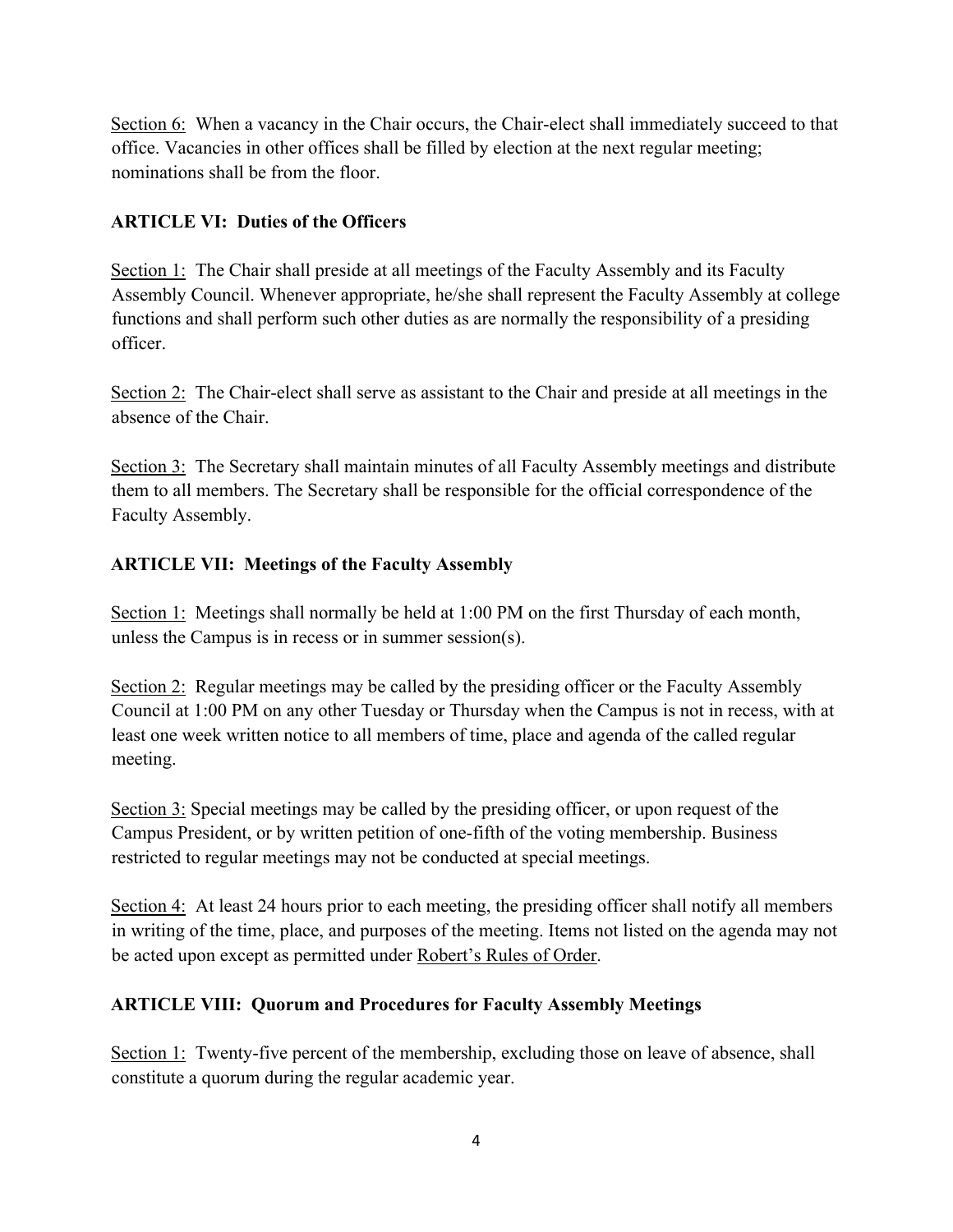Section 2: Meetings shall be conducted in accordance with Robert's Rules of Order, Revised; The Chair shall appoint a Parliamentarian to advise him/her on questions of procedure.

Section 3: The agenda for meetings shall be prepared by the Faculty Assembly Council.

Section 4: Members desiring consideration of proposals that are not procedural must first submit them to the appropriate permanent committees for possible inclusion on the agenda. Nonmembers may address meetings for the organization only by invitation.

# **ARTICLE IX: Permanent Committees**

Section 1: To carry out its responsibilities efficiently, the Faculty Assembly shall establish permanent committees. The composition of each committee and the method of selection of its members shall be given in Section 5 of Article IX.

Section 2: The responsibilities of each committee shall be those established by the Constitution or those temporarily assigned to the committee by the Faculty Assembly Council or the Campus President.

Section 3: The Faculty Assembly shall be informed in writing of all Committee decisions on policy. Any decisions by a duly constituted committee shall become the official policy of the Faculty Assembly unless review is requested by the appropriate committee Chair, The Faculty Assembly Council, the Campus President, or through written petition of twenty-five percent of the Faculty Assembly. Committee actions which are subject to review may be returned to the committee for reconsideration or may be voted upon the Faculty Assembly as a whole.

Section 4: Unless other provisions are in force, each committee shall elect its own chair, excluding students and members with executive responsibility in the area of the committee.

Section 5: The permanent committees of the Faculty Assembly, their duties, and membership shall include:

### **A. Academic Affairs Committee**

Membership: the Academic Dean from each college (Co-Chairs); three (3) elected individual from the Curriculum Committee of each college, elected by the faculty of the college; one (1) elected representative of the Faculty Assembly; current representative to the WVU Senate Curriculum Committee (ex-officio, non-voting); current representative to the WVU Senate General Education Curriculum Oversight Committee (ex-officio, non-voting) and two (2) students (SGA officers recommended).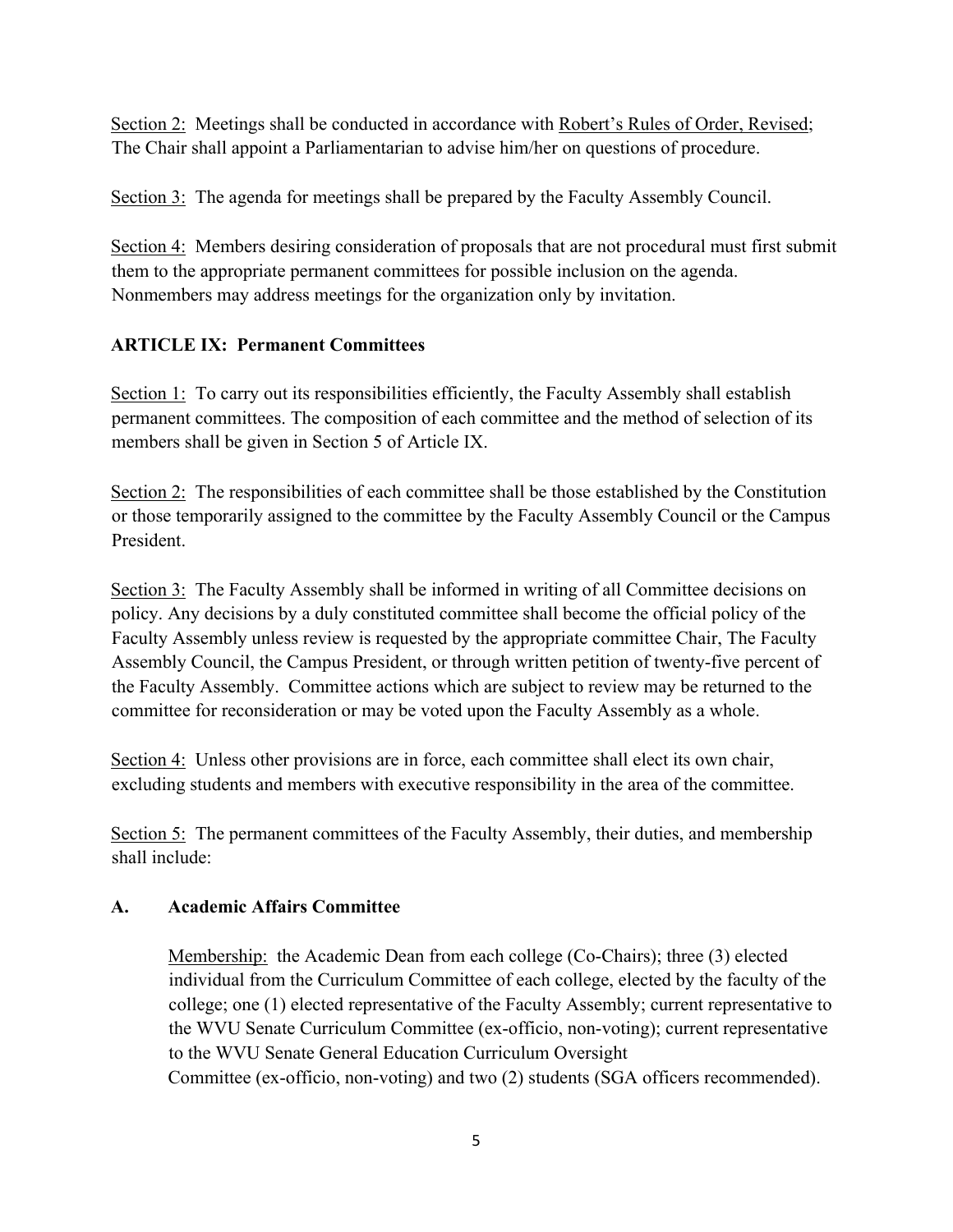The student representatives must have at least a 2.5 grade point average, must not be on academic or social probation, and may not be from the same academic college. The members of the two WVU Senate Committees are also eligible to be elected to this committee; if elected then they retain full voting privileges.

Duties: To develop and act on academic policies for the institution, including graduation requirements, curriculum revisions, learning assessment oversight for the institution and departmental/divisional structure of the institution.

#### **B. Academic Appeals Committee**

Membership: Two (2) elected representative of the Faculty Assembly; two (2) faculty members from each college; and two (2) students appointed by the President of the Student Government Association, subject to the approval of the Student Government Association. The student representatives must have at least a 2.5 grade point average, must not be on academic or disciplinary probation, and may not be from the same academic college. An additional faculty member will be appointed by committee from the same area of study or from an associated field in which the dispute is involved.

- To develop and maintain policy statements regarding grade appeals and dismissal from a program when they relate to matters outside the scope of those in the Student Code of Conduct.
- To serve as an Appeals Committee for a student challenging a final grade, challenging a course-level academic integrity violation, or subject to dismissal from a program, in accordance with WVU Board of Governors Policy and WVU Office of Academic Integrity Policy. Because of the possibly delicate nature of its deliberations, the committee shall not report specific decisions to the Faculty Assembly, but directly to the two academic Deans.
- When necessary, to form a subcommittee consisting solely of Faculty representatives to review conduct-level academic integrity violations appealed through the WVU Office of the Provost in Morgantown in accordance with WVU Board of Governors Policy and WVU Office of Academic Integrity Policy. The authorized reporter of the conduct-level academic integrity violation shall not be a member of the subcommittee. Because of the possibly delicate nature of its deliberations, the subcommittee shall not report specific decisions to the Faculty Assembly, but directly to the WVU Office of Academic Integrity [*Amended March 2021*].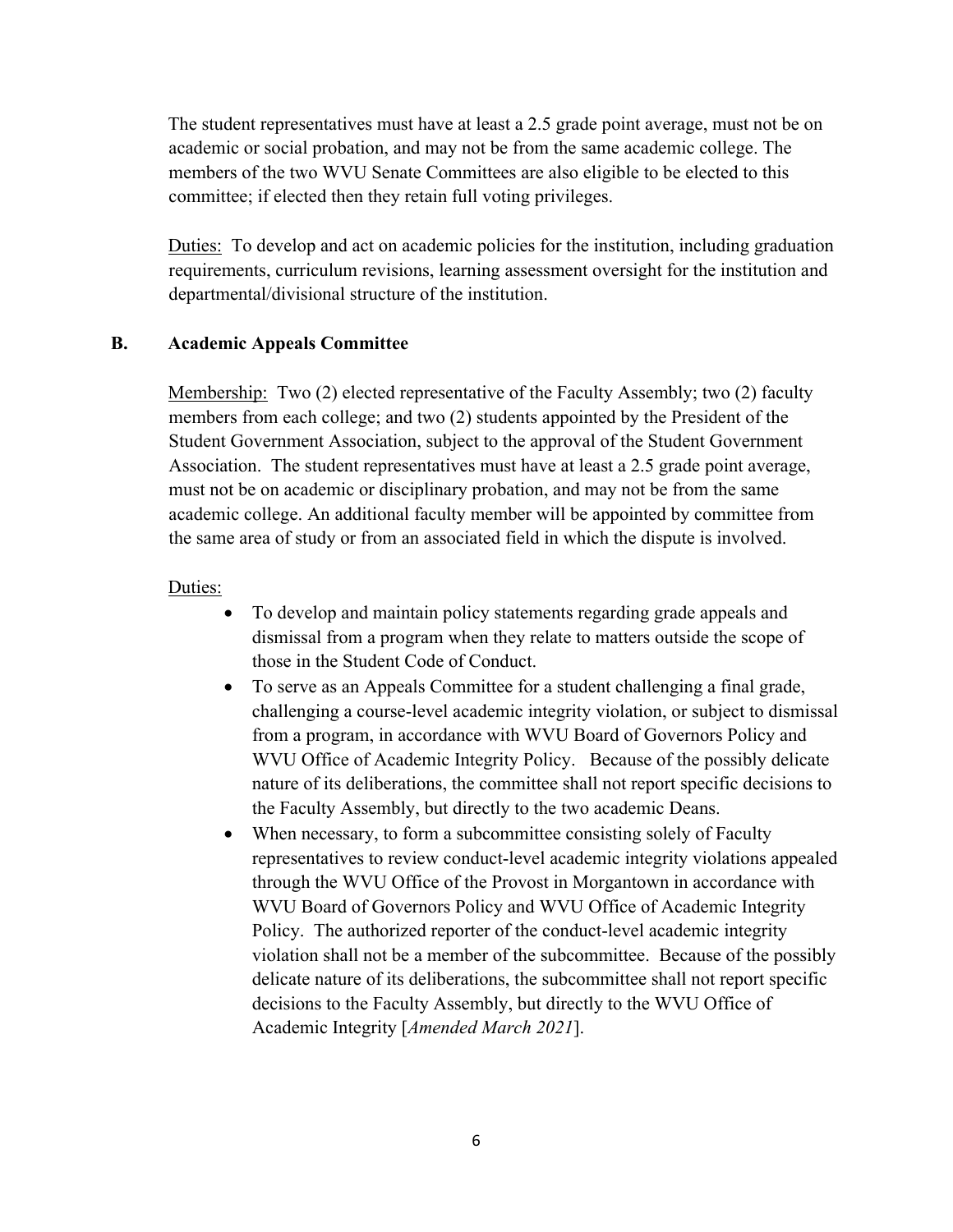#### **C. Academic Awards Committee**

Membership: One (1) elected representative of the Faculty Assembly; one (1) faculty member elected from each college; one (1) elected representative from the nursing department (ex-officio, non-voting); one (1) student member from each college with at least a 3.2 grade point average, appointed by the respective dean. Dean of Student Services and Associate Dean of Students are ex-officio, non-voting members.

### Duties:

- Supervision of any institution-wide honorary organization, which may include selection of faculty advisors for such organization.
- Selection of students for academic and leadership honors including, but not limited to Who's Who Among Students in American Universities, Colleges, and Junior Colleges and the West Virginia University Institute of Technology Presidential Leadership Awards.

#### **D. Athletics Committee**

Membership: Four (4) elected representatives of the Faculty Assembly (two males and two females); two (2) student representatives appointed by the Student Government Association, including one male and one female; the Faculty Athletic Representative (exofficio, non-voting); a Senior Woman Administrator from Athletics (ex-officio, nonvoting); and the Athletic Director (ex-officio, non-voting). A person involved in coaching a sport may not be an elected member of the committee.

Duties: To foster relationships between WVU Tech faculty and student-athletes through communication with the Student Government Association representatives; to review athletic department policy and budget as needed; and to address issues with WVU Tech intercollegiate competition scheduling as needed.

### **E. Classification and Grades Committee**

Membership: Chief officer of WVU Tech registrar or designee (Chair); Dean of each college; and two (2) faculty members elected from each college.

- To establish and supervise policy and procedure relating to the classification and admission of students and the maintenance of grading standards.
- To recommend candidates for graduation; to approve the awarding of credit by examination; to approve academic probation and suspensions; and to rule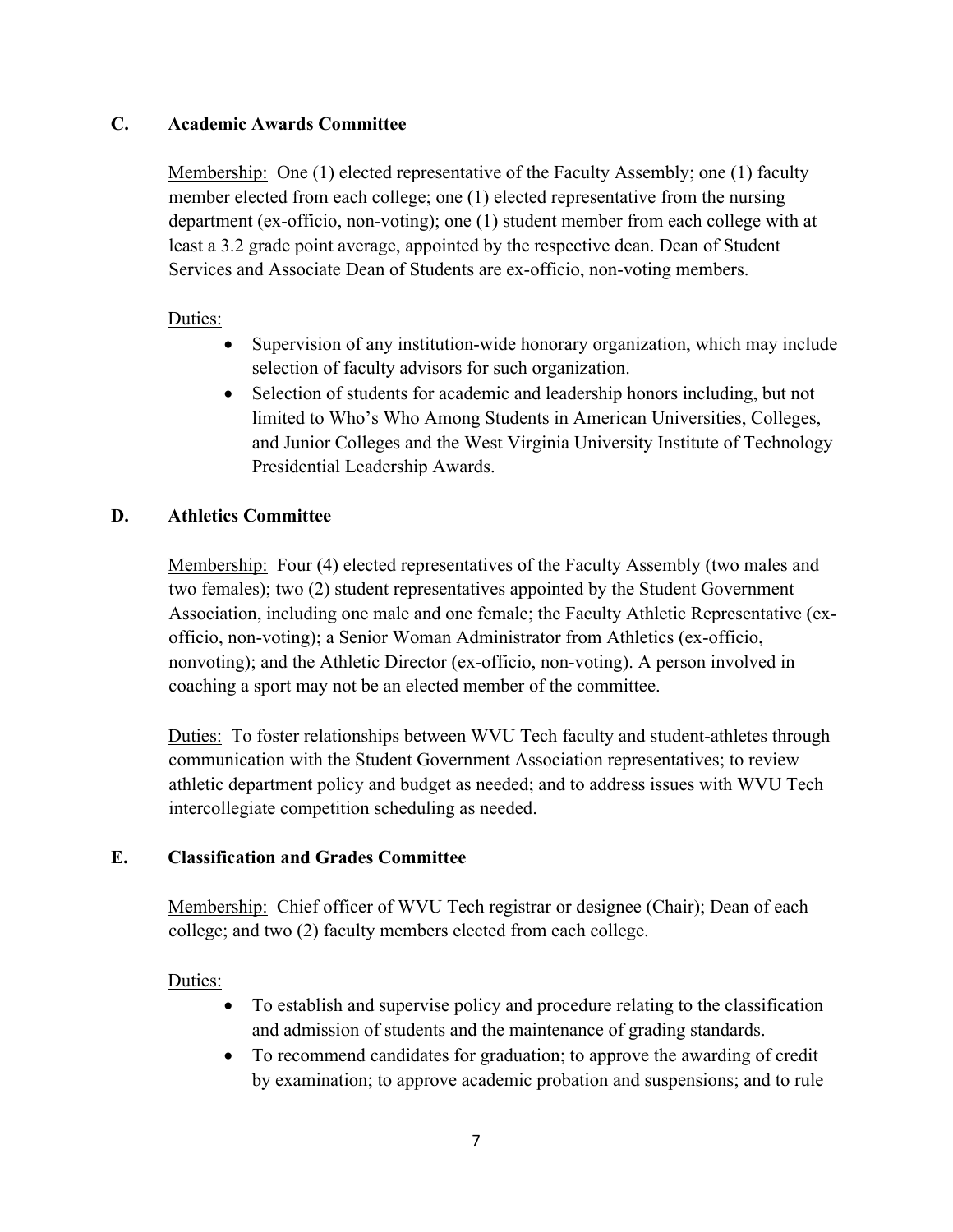on requests for exceptions to admission and curriculum substitutions not otherwise covered by existing policy.

## **F. College Curriculum Committee(s)**

Membership: The College Curriculum Committee shall consist of the Dean of the College (Chair), Associate Dean, Department Chairs and if applicable, a faculty member appointed by the area Department Chair to represent each additional program within the Department.

Duties: To develop and act on policies concerning curricular matters including program and course changes. Where a change may affect programs in more than one college, the change must be approved by the Academic Affairs Committee.

## **G. Commencement and Official Functions Committee**

Membership: College Marshal, selected as the senior full-time faculty member in terms of years of service at West Virginia University Institute of Technology; one (1) elected faculty representative of the Faculty Assembly; and one (1) faculty member elected from each college; Registrar (ex-officio, voting). The following are ex-officio, non-voting members of the committee: a representative of the Campus President's Office appointed by the Campus President; and faculty advisor of the service fraternity.

Duties: To arrange for Commencement and other official functions and recommend candidates for honorary degrees.

### **H. Convocations Committee**

Membership: One (1) faculty representative elected from each college; one (1) appointed by the Campus President for a two-year term (either faculty or community person); two (2) students elected from Student Government Association; one (1) administrator appointed by the Campus President; and Associate Dean of Students (ex-officio).

Duties: To determine and implement convocation policy that will provide education enrichment, entertainment, and a broad cultural experience for the college community. The policies of the Committee shall be carried out by a Convocations Administrator appointed by the Campus President.

# **I. Faculty Assembly Council**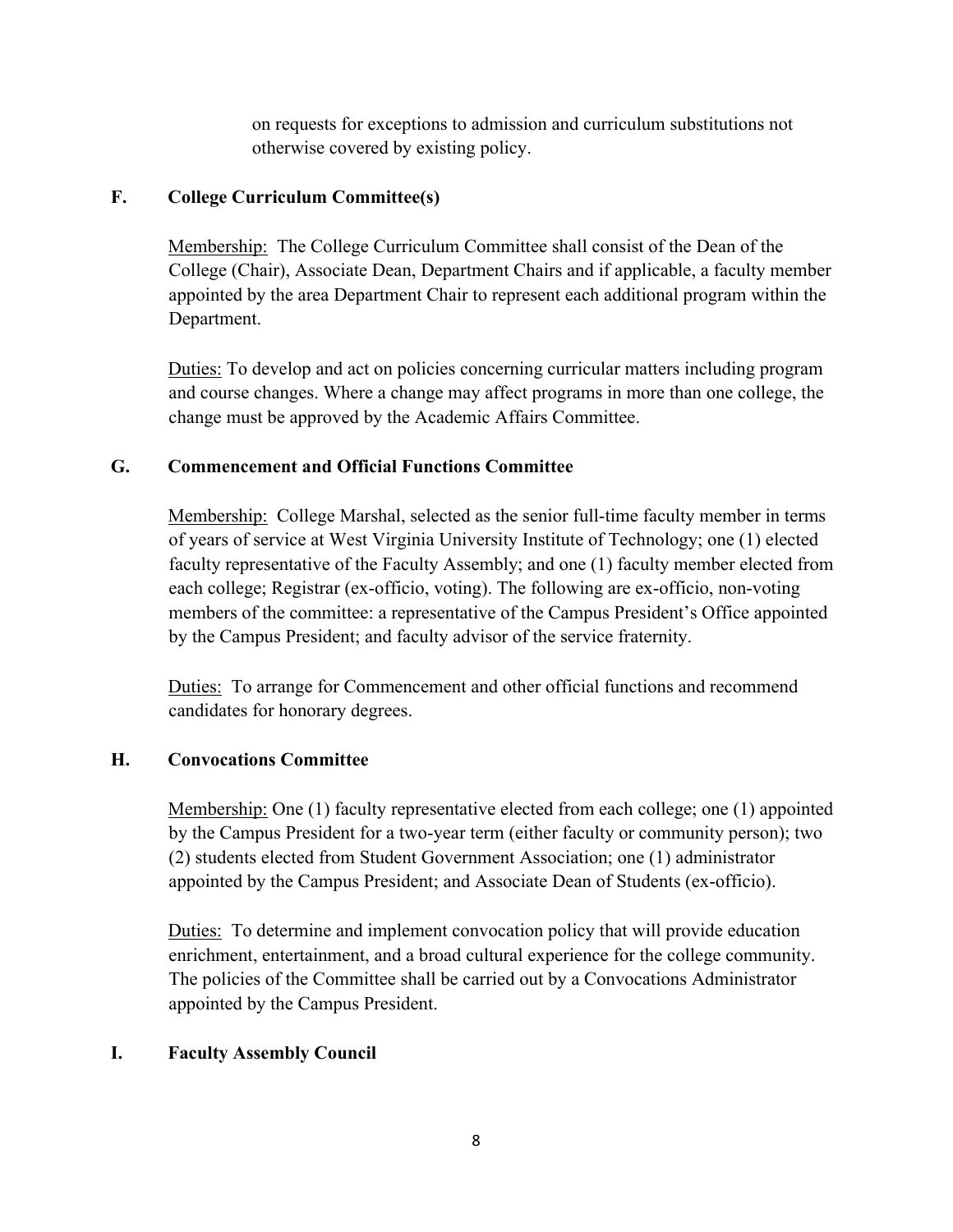Membership: Faculty Assembly Chair, Chair-elect, and Secretary; one (1) member elected from each college (tenured or non-tenured); two (2) members elected from the Faculty Assembly at large; the Chair of the West Virginia University Institute of Technology Faculty Assembly Senate Committee; and the Faculty Representative to the Higher Education Policy Commission Advisory Council of Faculty. The immediate past chair of the Faculty Assembly shall serve ex-officio as a member of this committee for one year.

#### Duties:

- To provide active and effective leadership for the Faculty Assembly; to insure full faculty participation in the governance of the institution.
- To provide, in consultation with the Faculty Assembly, input into the decision- making process of the Campus in matters including (but not limited to) formulation, review and implementation.
- To serve as a liaison between the faculty and administration for the purpose of gathering and disseminating information in a timely manner.
- To be responsible for referring campus concerns to the appropriate Faculty Assembly Committee.
- To set the agenda for Faculty Assembly meetings.
- To perform such other duties as described in the Constitution of the Faculty Assembly.

In order for this committee to function effectively, it shall hold a minimum of two meetings a month during the academic year. If needed, additional meetings may be called at the discretion of the committee.

### **J. Faculty Status Committee**

Membership: Four (4) representatives from each college elected by the college faculty and one (1) at-large member elected by the general membership of the Faculty Assembly.

- To recommend policy regarding employment, salaries, evaluations, rank, tenure, leave and dismissal of faculty members
- To make recommendations on matters of general concern to the faculty.
- To review instances of alleged violation of established policy.
- To make recommendations on matters of general concern to the faculty.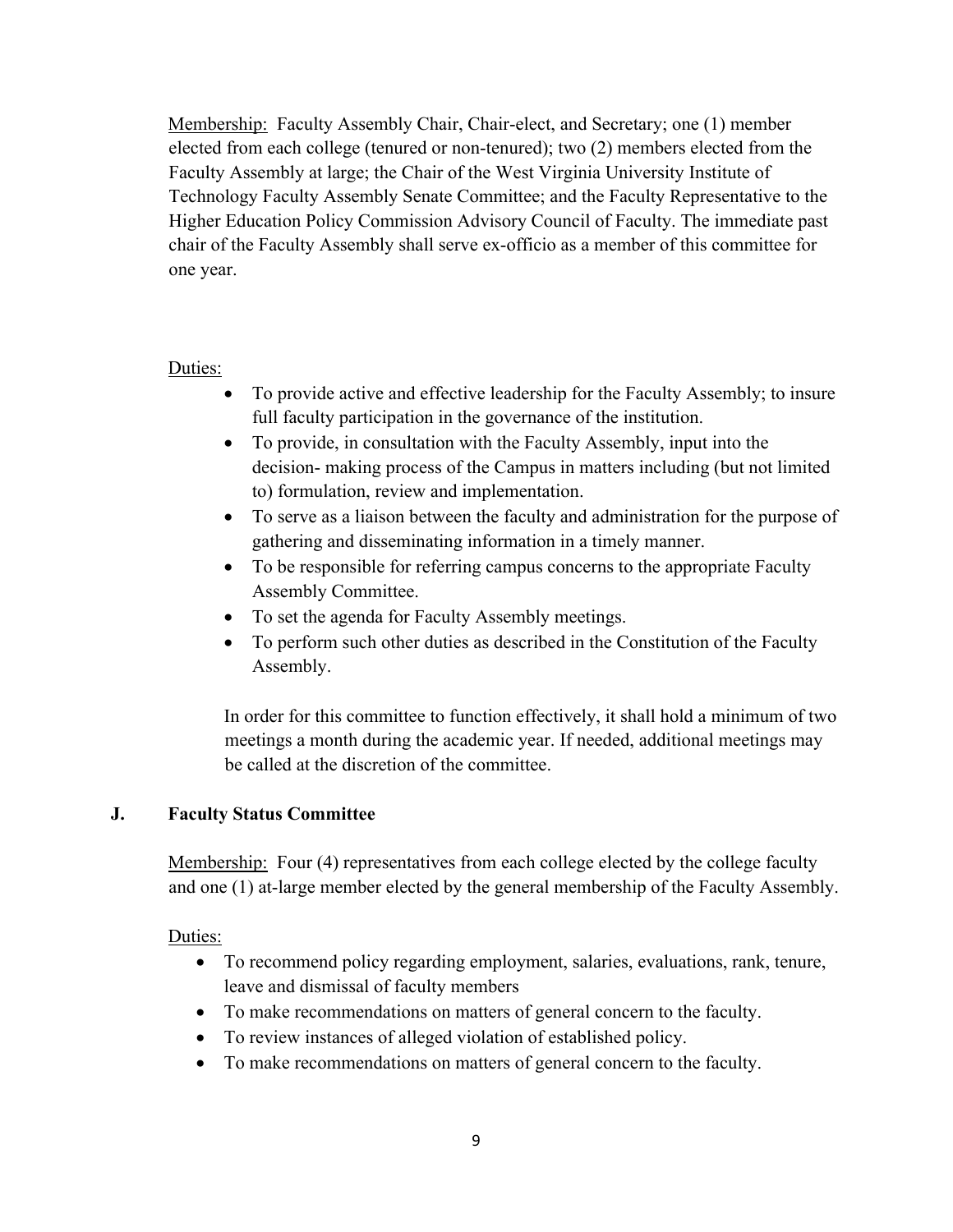## **K. Legislative Committee**

Membership: The representative to the Higher Education Policy Commission Advisory Council of Faculty; two (2) elected representatives of the Faculty Assembly; and one representative from each college to be elected by the college membership. The elected members may select up to five additional members.

### Duties:

- To monitor activities of the West Virginia Legislature and other governmental bodies for their impact on higher education.
- To engage with legislative members, when needed, and provide faculty with information regarding these activities.
- To coordinate activities of faculty in support of higher education, particularly promotion of favorable legislative action.

## **L. Library Committee**

Membership: Head Librarian (ex-officio); one (1) representative elected from each college; one (1) elected representative from the nursing department; one (1) elected representative of the Faculty Assembly; and one (1) student representative selected by the Student Government Association.

### Duties:

- To advise and make recommendations to the director of the library operations and general policies supporting academic programs.
- To keep the Faculty Assembly informed of library issues.

# **M. Loans, Grants and Scholarships Committee**

Membership: One (1) elected representative of the Faculty Assembly; one (1) elected representative of each college; one (1) student representative from each college selected by the Student Government Association; the Director of Financial Aid (ex-officio, nonvoting); and the Registrar (ex-officio, voting)

- To establish policy with regard to the operation of the institutional scholarships, grants, and short-term or long-term loan programs.
- To establish policy for maintaining satisfactory academic progress for federal aid based on federal guidelines.
- To establish policy regarding the operation of the Work-Study program.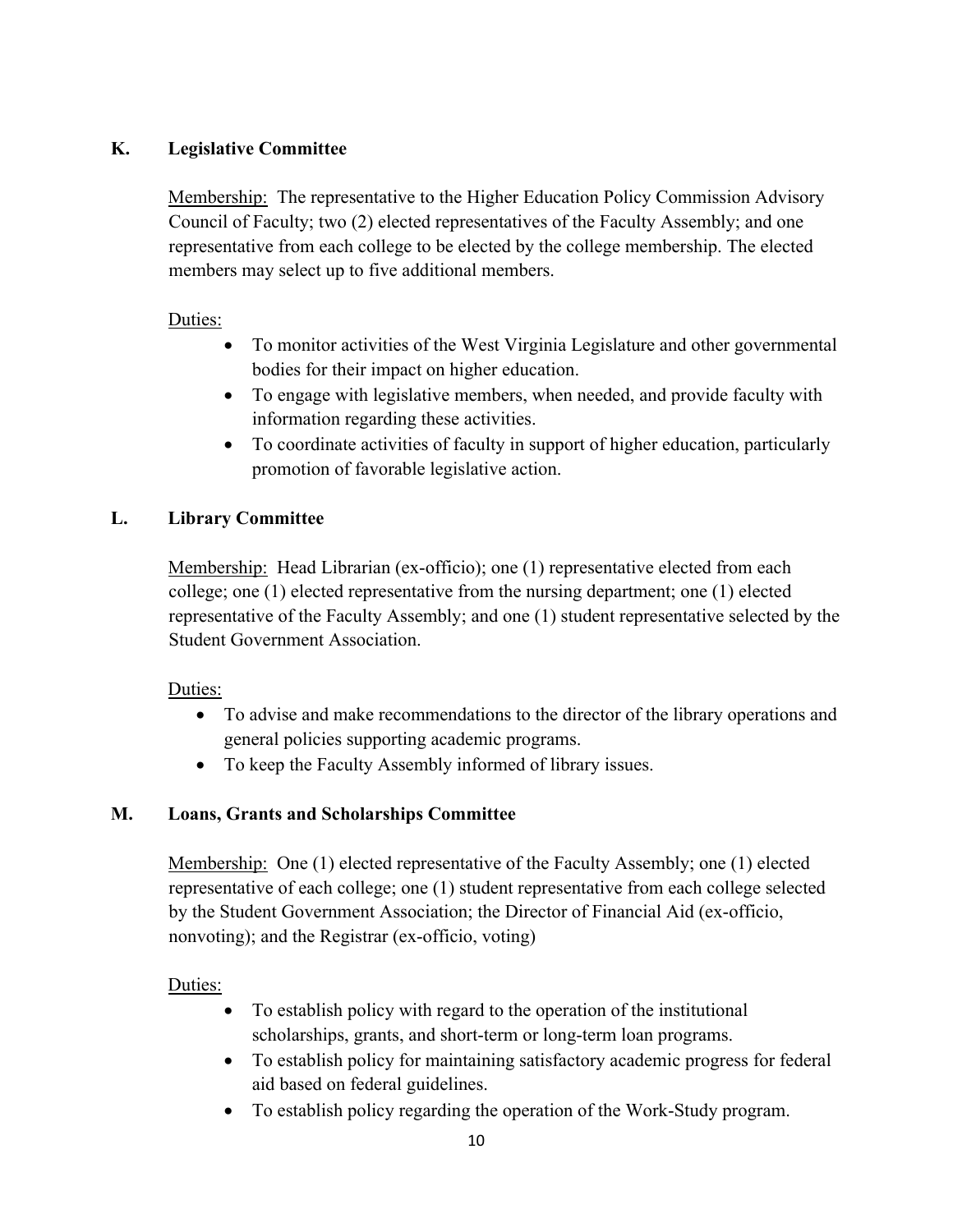• To process appeals for the reinstatement of aid.

Student members shall be accorded full voting privileges with regard to matters involving policy but may not participate in matters involving the confidential records of students without permission of the student.

#### **N. Research Committee**

Membership: Two (2) elected representatives of the Faculty Assembly, one (1) elected faculty representative of each college; and one (1) alternate elected by Faculty Assembly.

Duties:

- To recommend policy to encourage research.
- To find ways to promote and encourage faculty research.
- To serve as a review board for requests for financial aid and other assistance pertaining to research.

#### **O. Student Conduct Board**

Membership: Four (4) elected faculty representatives from each college and four (4) from Faculty Assembly at large for a total of twelve (12) members; eleven (11) students nominated and approved by the Student Government Association. Student representatives must have at least a 2.5 grade point average. Final approval of student representatives will be given by the Dean of Students, and will be based on past disciplinary record.

Duties: To hear cases against students regarding violations of the Student Code of Conduct. This Board shall serve as a pool of three to five members for each hearing. This committee is specifically charged that it shall scrupulously protect student rights, carefully observe due process and university student discipline hearing procedures. Because of the possibly delicate nature of its deliberations, this committee shall not report specific decisions to the Faculty Assembly, but report directly to the Dean of Student Affairs or assigned designee (Associate Dean of Student Affairs). [*Amended March 5, 2020*]

#### **P. Student Grievance Committee**

Membership: One (1) elected representative of the Faculty Assembly; one (1) elected faculty and one (1) elected alternate from each college; and three (3) students and three (3) student alternates appointed by the Student Government Association. The student representatives must have at least a 2.5 grade point average and must not be on academic or disciplinary probation.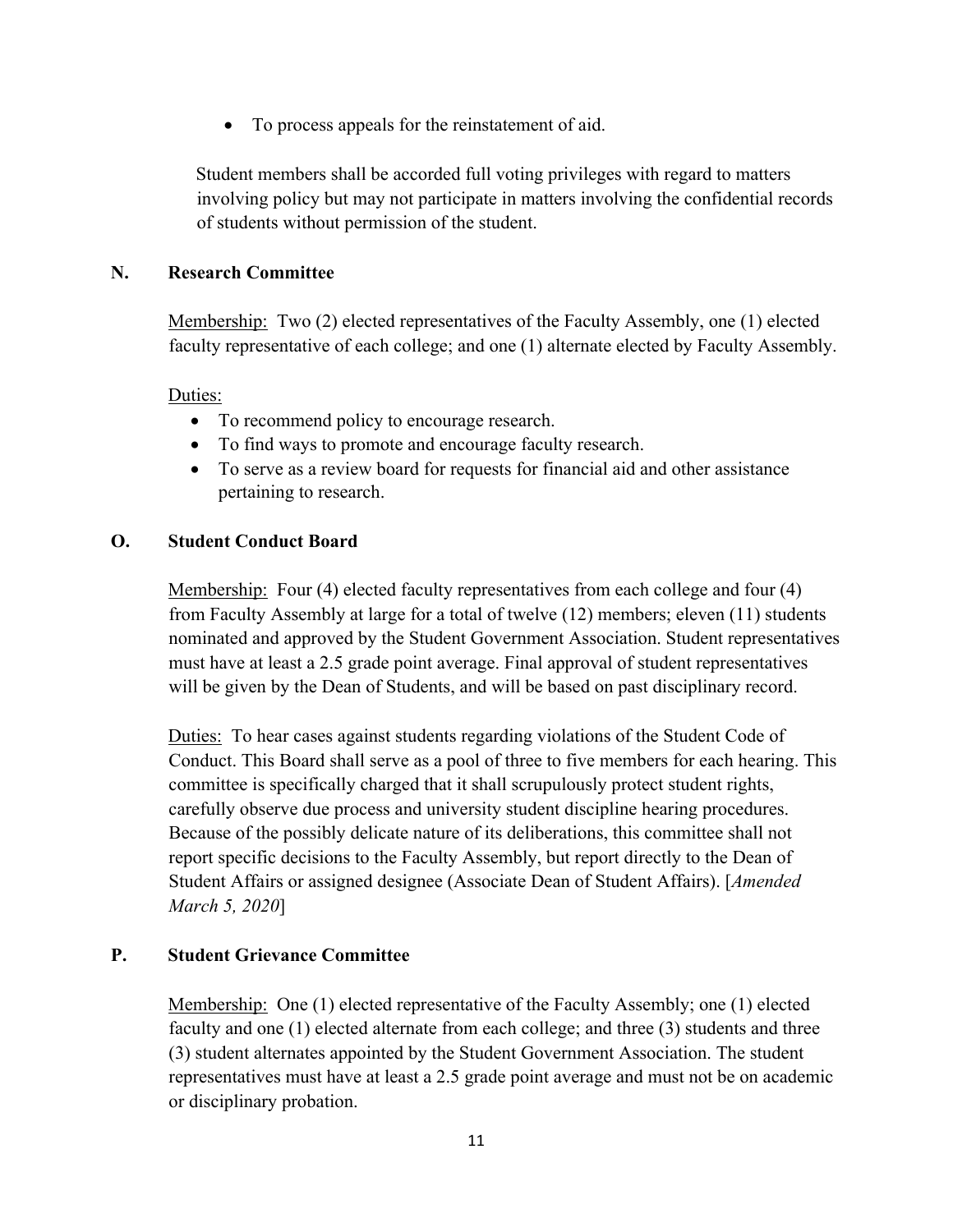Duties: To provide all students with a systemic policy for resolution of grievances which may arise within various administrative areas, departments, and/or offices within the college and policy of the college except those matters pertaining to student discipline and academic grievances.

The chair of Student Grievance shall serve as faculty representative on the institutional Parking Appeals Committee. [*Amended: February 1, 2018]*

(A grievance is defined as a formal expression from a student expressing a circumstance which he/she feels resulted in unjust or injurious treatment from a functioning unit of West Virginia University Institute of Technology. Such circumstances may include, but are not limited to, discrimination or a misapplication or misinterpretation of the statutes, policies, rules, regulations or written agreements that are part of the functioning procedure of the college.)

### **Q. West Virginia University Senators Committee**

Membership: Members of the West Virginia University Senate are elected from the membership of the Faculty Assembly. The number is determined by the West Virginia Senate Constitution.

Duties: To serve on the West Virginia Senate, and to keep the Faculty Assembly informed of any actions, or contemplated actions of that body that impacts West Virginia University Institute of Technology.

Section 6: Ordinarily, a member of the Faculty Assembly shall be limited to two Faculty Assembly committee assignments. This restriction shall not apply to those whose services are required ex-officio or is needed for proper committee representation of the various areas of the college.

Section 7: Each elected committee member shall serve a regular term of two years, beginning with elections held in 2014. For any newly formed committee, approximately one-half of the elected membership shall be elected for a one (1) year term and one-half for a two (2) year term.

Section 8: At least ten days prior to the April meeting of the Faculty Assembly, the Chair shall appoint a Nominating Committee, consisting of three voting members. At the April meeting of the Faculty Assembly, this committee shall submit a slate of nominees for all vacancies on permanent committees. From a list, and from nominations made from the floor, representatives for all committee positions heretofore assigned to the Faculty Assembly shall be elected by secret ballot.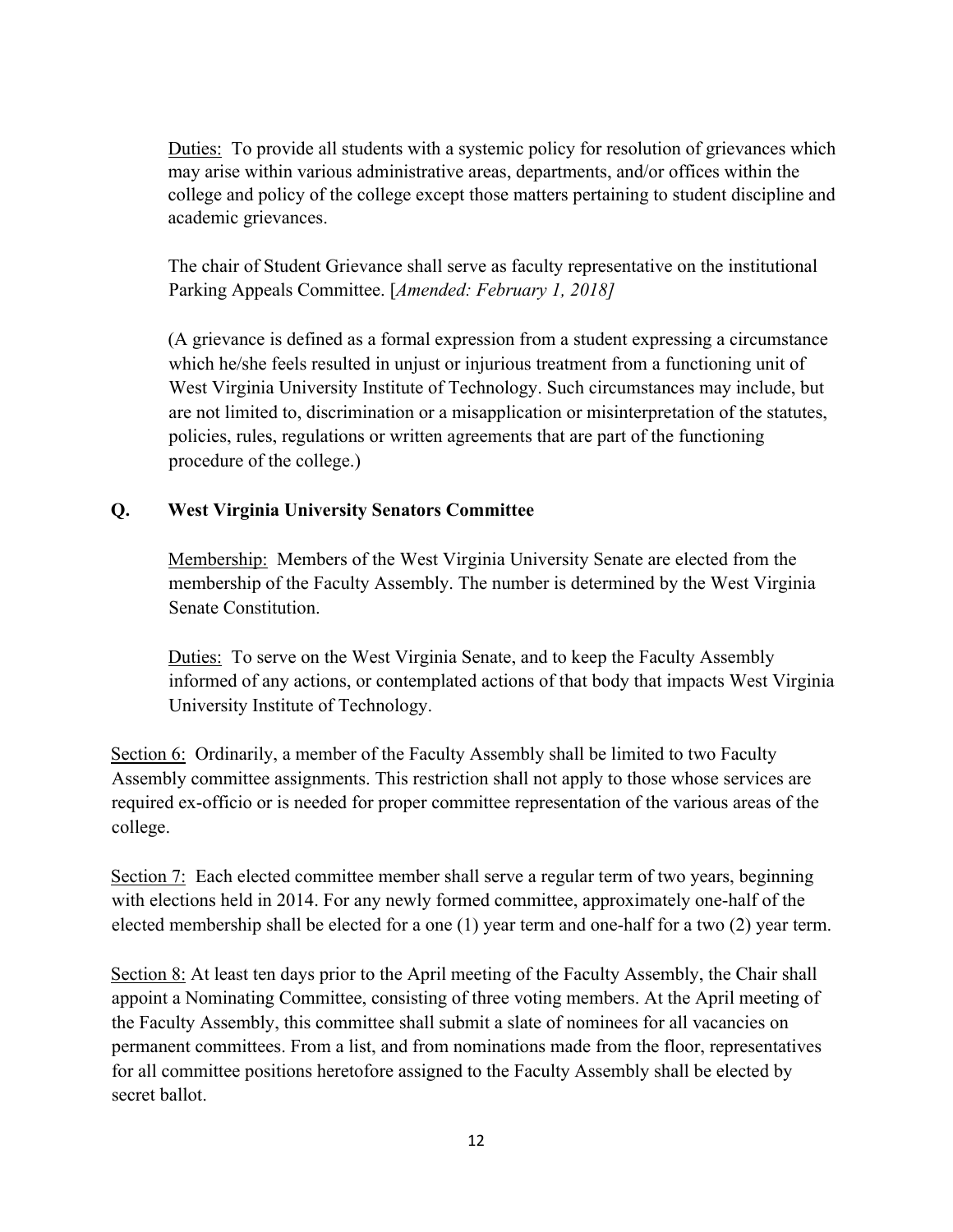Section 9: Interim vacancies of elected committee positions shall be filled by nomination and election at the next regular meeting of the Faculty Assembly after the vacancies occur.

Section 10: The College representative(s) must be nominated at a college meeting during the first two weeks of the fall semester. Election shall be a secret ballot. The academic Deans shall determine the division to which a faculty member belongs for the purpose of voting.

Section 11: The Faculty Assembly shall have the right to remove from the committee any representative who is derelict in attendance or responsibilities. Any committee member can propose such removal in writing to the Faculty Assembly Council which will determine if the evidence is sufficient to bring before the full Faculty Assembly and shall be effected only by a two-thirds vote of members present in a regular meeting. Voting on this issue shall be by secret ballot.

### **ARTICLE X: Temporary Committees**

Section 1: Temporary committees may be established upon recommendation of the Campus President, upon recommendation of the Faculty Assembly Council, or by approved motion from the floor at a meeting of the Faculty Assembly.

Section 2: The membership of a temporary committee shall be appointed by the Chair of the Faculty Assembly or the Campus President.

Section 3: The purpose a temporary committee shall be defined at the time the committee is created. Upon accomplishment of its purpose, the committee shall automatically dissolve.

### **ARTICLE XI: Administrative Committees**

Section 1: Administrative Committees may be established by the Campus President but include Faculty Assembly members representing the Faculty Assembly.

Section 2: The Faculty Assembly members that represent the Faculty Assembly shall be elected by the same process as the Permanent Committees.

Section 3: The purpose of these committees shall be defined by the Campus President, and these committees shall report to the Campus President.

### **ARTICLE XII: Procedure for Amendment of this constitution**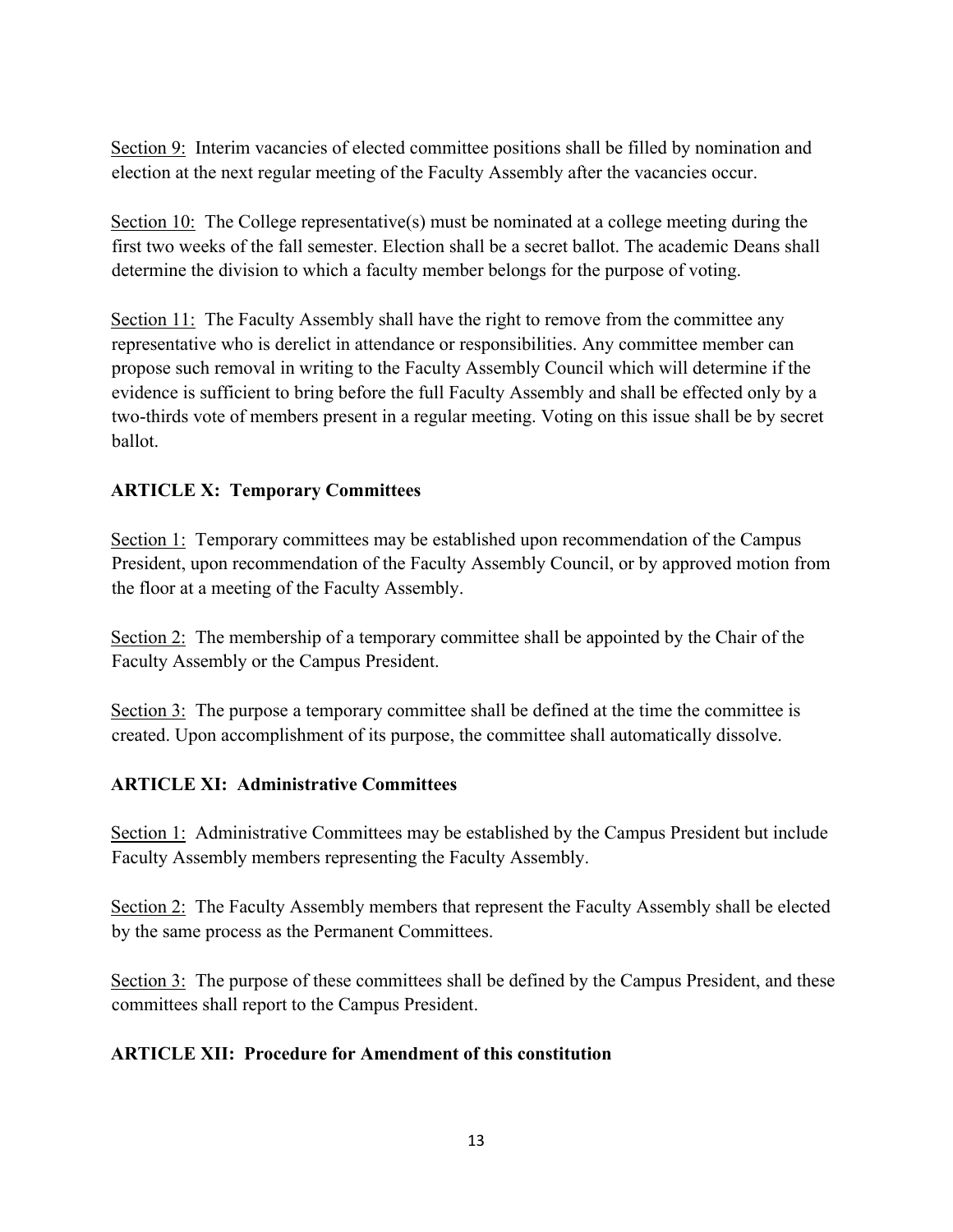Section 1: An amendment may be considered for adoption after it has been presented in writing to the membership at a regular meeting of the Faculty Assembly.

 Section 2: A properly presented proposal for amendment shall be voted on by the members at the next regular meeting after presentation. To be accepted, it must be agreed upon by a two thirds majority of those voting on the proposal.

## **ARTICLE XIII: Method of Adoption of the Constitution**

This constitution becomes effective upon approval of a two-thirds majority of voting faculty of the Campus as now constituted and upon approval of the Campus President.

## **ARTICLE XIV: Establishment of By-laws**

Section 1: In order to provide for the routine operation of the Faculty Assembly, by-laws may be established.

Section 2: By-laws may be considered for adoption after presentation in writing to the Faculty Assembly Council, which must place the proposal on the agenda for consideration at the first regularly scheduled meeting of the Faculty Assembly after it is received.

Section 3: Acceptance of a by-law or change in by-laws shall be by simple majority of those voting on the proposal.

# **By-Laws**

### **Committee Tenure**

- A. Ordinarily, duly elected and appointed members of committees of the Faculty Assembly shall take office at the beginning of the third week of the fall semester and shall serve until the end of the second week of the fall term of the year in which their term ends.
- B. The Chair of the Faculty Assembly will publish and distribute a list of the membership of all committees annually during the third week of the fall semester. Only the members on this list shall be eligible to serve on said committees without written permission from the Chair of the Faculty Assembly. The Chair should indicate on the list those persons whose terms have expired and whose replacements have not been duly elected or appointed.
- C. The Chair of the Faculty Assembly shall designate a pro tem Chair to call the first committee meeting not later than the third week of the fall semester. Ordinarily the pro tem chair shall call the first meeting of the committee for the purpose of committee organization no later than the end of the sixth  $(6<sup>th</sup>)$  week of the fall semester. "If a WVU-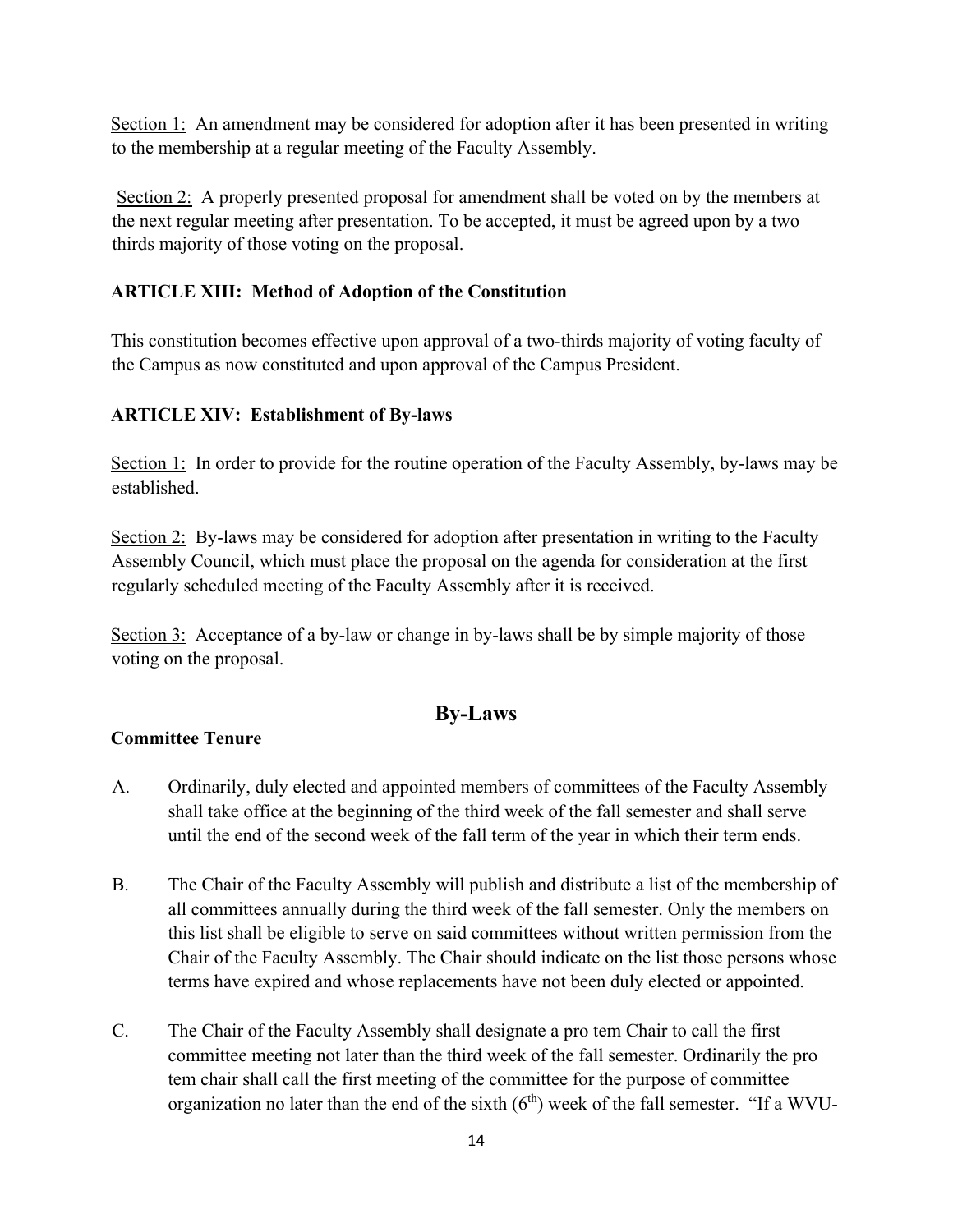Tech senator is a member of the WVU Faculty Senate Executive Committee, then that senator shall serve as the Chair of Tech's WVU Senators Committee. If no Tech senator is a member of the WVU Senate Executive Committee, then the Chair of the WVU-Tech Senators Committee shall be elected as per any other Faculty Assembly committee."

- D. Immediately following the organizational meeting, the pro tem Chair shall notify the Chair of the Faculty Assembly and the previous Chair of the committee of the results of the organizational meeting and arrange for appropriate transfer of committee records. Authority and responsibility transfer to the new committee at the time of notification.
- E. Each committee shall keep minutes for all meetings and forward minutes to Faculty Assembly Chair. Minutes shall include names of all committee members in attendance and description of business conducted at each meeting. The records shall be kept by the Secretary of the Faculty Assembly.
- F. Colleges shall elect members to fill two-year terms at the beginning of the fall semester in the year indicated and every second year thereafter: Business, Humanities and Social Sciences – 2015; L.C. Nelson College of Engineering and Sciences – 2014; School of Nursing, Beckley campus -- 2022. At-large committee members shall be elected for twoyear terms beginning 2015. Terms of Faculty Assembly representatives must be staggered so that approximately one-half of the committee membership would be elected for full terms in any year.
- G. Student Code of Conduct Board will be established during the election period. At the end of Spring 2020, 4 representatives will be elected from the Faculty Assembly at large. The two nominees with the most votes will serve 2-year terms; the next 2 with the most votes will serve 1-year terms. The colleges will elect 4 representatives each at the first meeting of the college in the Fall 2020 semester. The representatives from the L.C. Nelson College of Engineering and Science will serve 2-year terms. Representatives from the Business, Humanities and Social Sciences will serve 1-year terms and will be replaced during the beginning of the Fall 2021 semester to synchronize the new committee with the other committee elections as outlined in by-law F.

#### **Effective Date for Committee Policy**

A. Policies formulated by committees of the Faculty Assembly empowered to establish policy shall not go into effect until two academic weeks after the members of the Faculty have been properly informed. The effective date will be certified by the Chair of the Faculty Assembly.